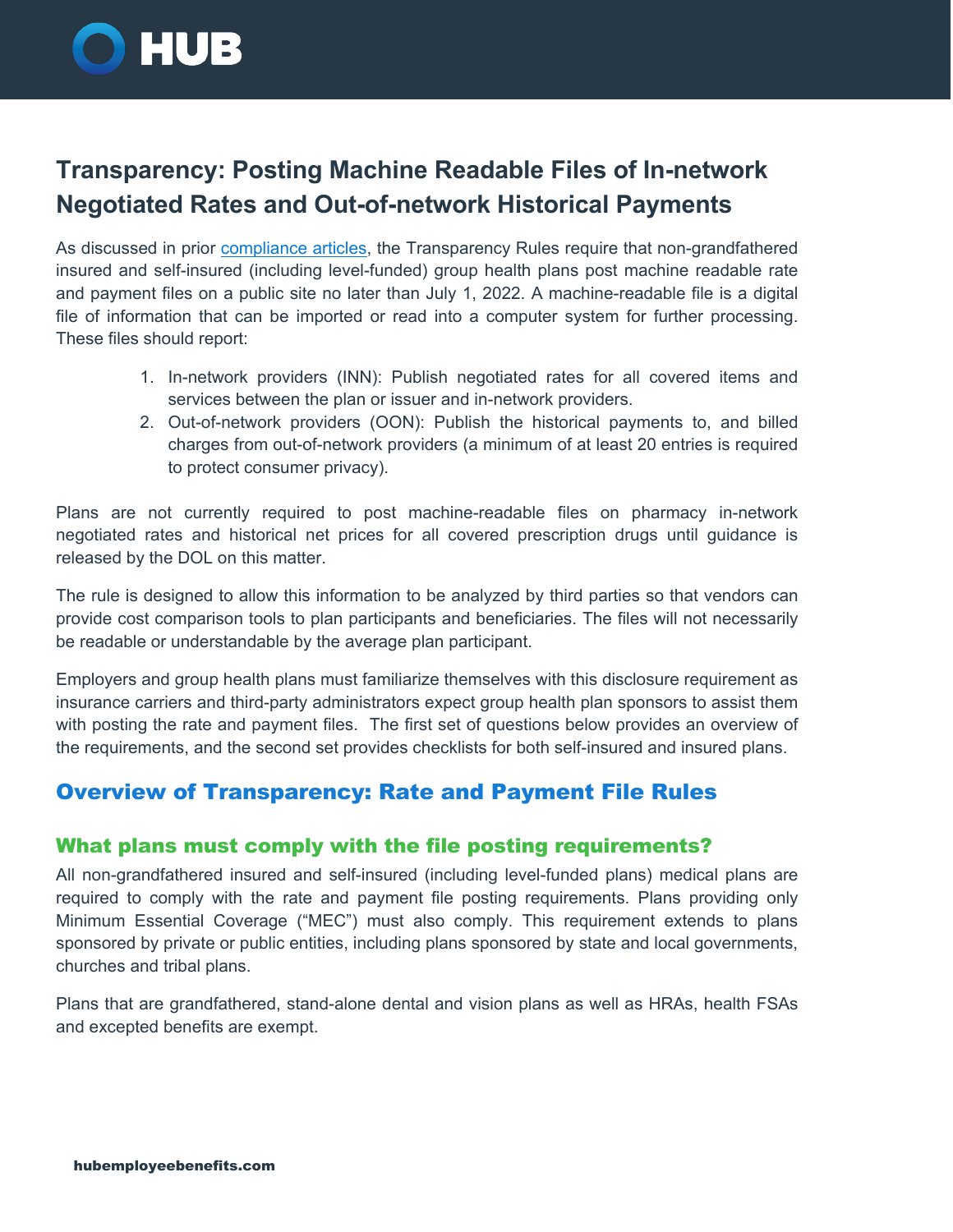```
0 0 0 0 0 0 0 0 0 000000000000
0 0 0 0 0 0 0 0 0 0
0 0 0 0 0 0 0 0 0 0
```
### What is a "public site"?

A public site is a site (such as an employer's external website) that can be accessed by any individual without the use of a log-in or password, or any other form of identifier. An intranet site that can only be accessed by those with access to the employer's network or a benefits portal for employees are not public sites.

### Where do I access the files?

Employers working with fully insured carriers will be granted access to a link that hosts the INN and OON rates or historical payments for the plans offered by the insurance carrier. Self-insured and level funded plans can access these files for INN and OON services from their Third-Party Administrator or Administrative Services Only provider (collectively, TPA).

### What information is included in the files?

Plans are required to disclose in-network provider rates for covered items and services and outof-network allowed amounts and billed charges for covered items and services. The files must include billing codes used to identify the item or service such as the Current Procedural Terminology (CPT) code, Health Common Procedure Coding System (HCPCS) code, Diagnosis-Related Group (DRG) code or the National Drug Code (NDC) or other common identifiers.

#### *In-Network Charges*

Per recent guidance issued by the federal agencies in [FAQ 53,](https://www.dol.gov/agencies/ebsa/about-ebsa/our-activities/resource-center/faqs/aca-part-53) self-insured plans and insured plans are required to publish in-network services, all applicable rates in dollar amounts, to the extent available, which may include one or more of the following:

- Negotiated rates,
- Underlying fee schedule rates, or
- Derived amounts for all covered items and services: if the alternative payment methodology does not fall within the specified schema, or if additional information is required to describe the payment parameters, the plan may include a description of the formula, variables, methodology, or other information necessary to understand the arrangement

For alternate payment modalities such as referenced-based pricing, bundled payments, or capitation fees, the plan should also include the underlying fee schedule rates, if available, in addition to the negotiated rates or derived amounts.

However, if a plan agrees to pay an in-network provider a percentage of billed charges and is not able to assign a dollar amount to an item or service prior to a bill being generated, plans are allowed to report a percentage number, in lieu of a dollar amount. For example, if a negotiated arrangement for a particular item or service provides for reimbursement for 70% of billed charges, and the plan is unable to ascertain the dollar amount that will be billed for the item or service in advance, plans will be allowed to report the in-network rate using the applicable percentage of 70.

 ${\color{red} 0} {\color{red} 0} {\color{red} 0} {\color{red} 0} {\color{red} 0} {\color{red} 0} {\color{red} 0} {\color{red} 0} {\color{red} 0} {\color{red} 0} {\color{red} 0} {\color{red} 0} {\color{red} 0} {\color{red} 0} {\color{red} 0} {\color{red} 0} {\color{red} 0} {\color{red} 0} {\color{red} 0} {\color{red} 0} {\color{red} 0} {\color{red} 0} {\color{red} 0} {\color{red} 0} {\color{red} 0} {\color{red} 0} {\color{red} 0} {\color{red$ 

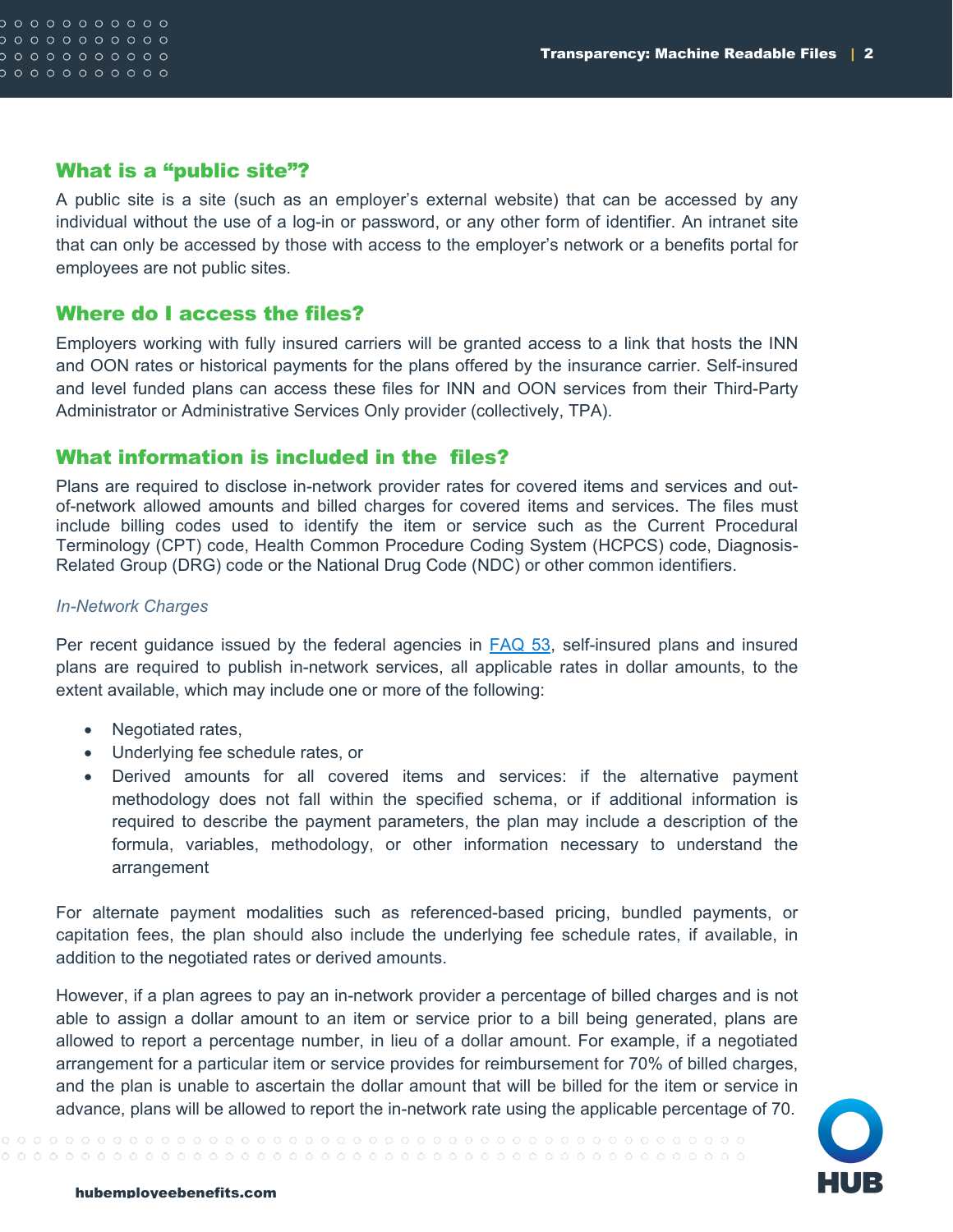#### *Out-of-network charges*

For out-of-network charges or services, the file must include the historical payments to, and billed charges from, out-of-network providers for all covered items and services. However, guidance states that the data does not have to be reported if the provider has fewer than 20 claims for the item or service during the reporting period.

# **Checklists**

# What should I do as a sponsor of a self-insured or level-funded medical plan?

As the sponsor of a self-insured or level-funded plan, plan sponsors should consider the following:

- $\Box$  Determine if the TPA will be preparing and making available machine-readable files that conform with the schema issued by the DOL/CMS.
- $\Box$  Identify if the plan provides alternative payment methodologies to determine if special description of formulas or percentages will be required for certain procedures or services.
- $\Box$  Confirm the date the TPA will be making available the machine-readable files for INN and ONN services.
- $\Box$  Identify whether the employer/plan sponsor or TPA will be posting the machine-readable files on a public site. Most large TPAs will require that the sponsor of the self-insured medical plan post the files on their public website.
- $\Box$  If the employer is required to post the files, they need to be made public no later than July 1, 2022.
- $\Box$  If the TPA will be posting the files to its site, an additional link needs to be added to the employer's public site no later than July 1, 2022.
- $\Box$  Review any contracts (if any) provided by the TPA regarding the cost and requirements for providing these services.

# What should I do as a sponsor of a fully insured medical plan?

Plan sponsors of fully insured medical plans should proceed as follows:

- $\Box$  Determine if the insurance carrier will be hosting on their public site the machine-readable files or expects the plan sponsor/employer to post the files on their own public site.
- $\Box$  Determine the date the files will be made available by the insurance carrier
- $\Box$  Identify the plan or plans sponsored by the plan sponsor/employer and retrieve the links to the files for INN and ONN services for each plan (to the extent the files are posted on the insurance carrier's site).
- $\Box$  Post the files on the employer/plan sponsor's public website (if the carrier will be delegating this task to the employer/plan sponsor) no later than July 1, 2022.